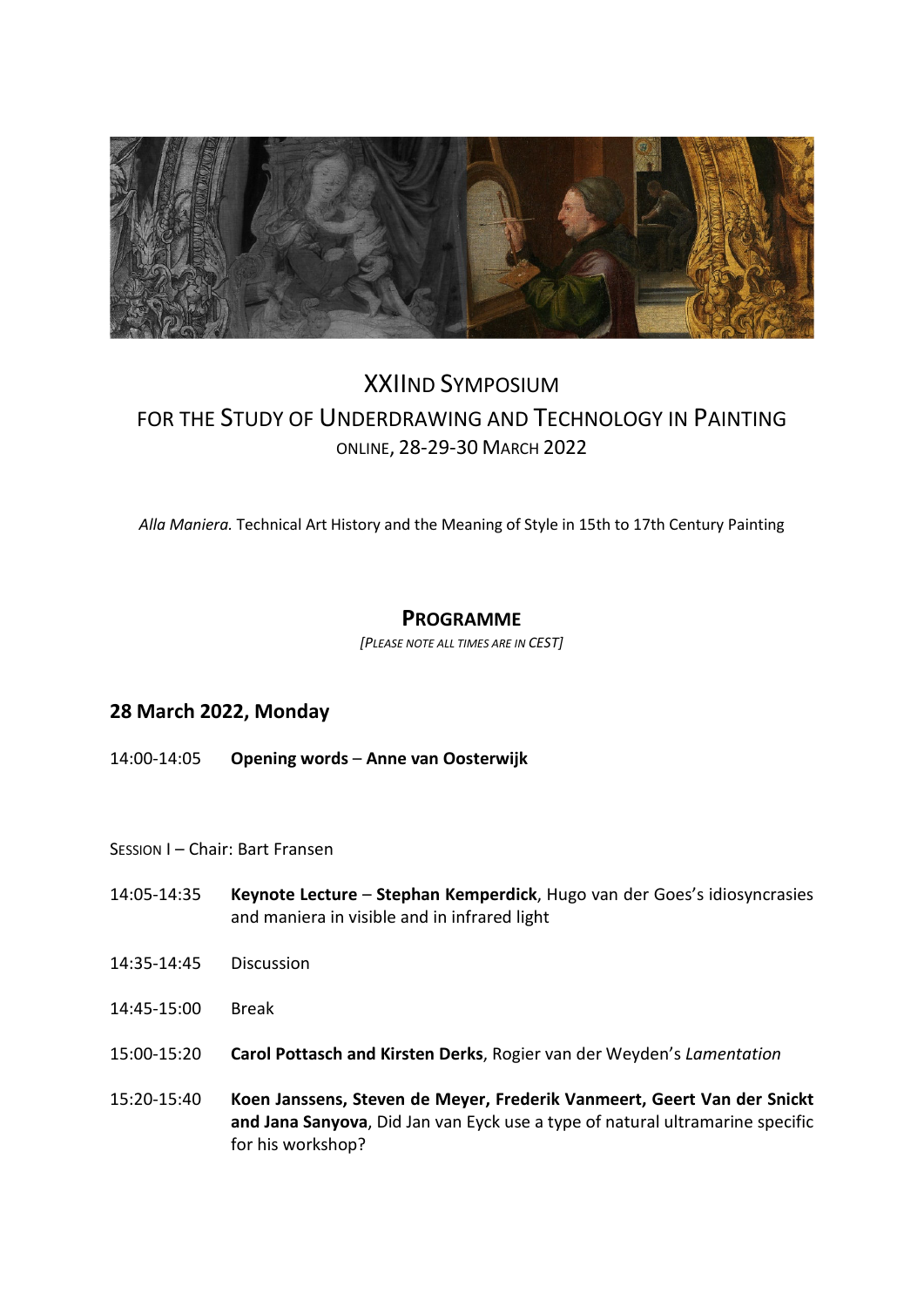- 15:40-16:00 **Anabelle Kriznar**, Style, Painting Procedures, Techniques and Materials as Tools for the Attribution of Selected Mural Paintings in Eastern Europe (beginning of  $15<sup>th</sup>$  century)
- 16:00-16:10 Discussions
- 16:10-16:25 Break

#### SESSION II – Chair: Till-Holger Borchert

- 16:25-16:45 **Sponsor session** – **Opus Instruments** / **Andrew Kirby**
- 16:45-17:05 **Sara Mateu**, The Halved Memling: Insights into the *Phoebus Nativity*
- 17:05-17:25 **S. Hennen, P.H.O.V. Campos, V.S. Felix, R.P. Freitas, E.A.M. Kajiya, A.R. Pimenta, M.A. Rizzutto and C. Winter**, Rediscovering the Museu de Art de São Paolo's Memling by Technical Examination
- 17:25-17:35 Discussion
- 17:35-17:50 Break
- 17:50-18:10 **Jan Bustin and Abbie Vandivere**, A Matter of Manner? Material Aspects of Style and Reconstructions as a Research Tool
- 18:10-18:30 **Charlene Vella**, An Analytical Investigation onto two Antonello da Messina's Nephews' Workshop Practices with Insights on Antonio de Saliba and Salvo d'Antonio
- 18:30-18:50 **Elsa Espin**, The Northern Way. Engraving Success in Catalan and European Painting around 1500
- 18:50-19:00 Discussion

\*\*\*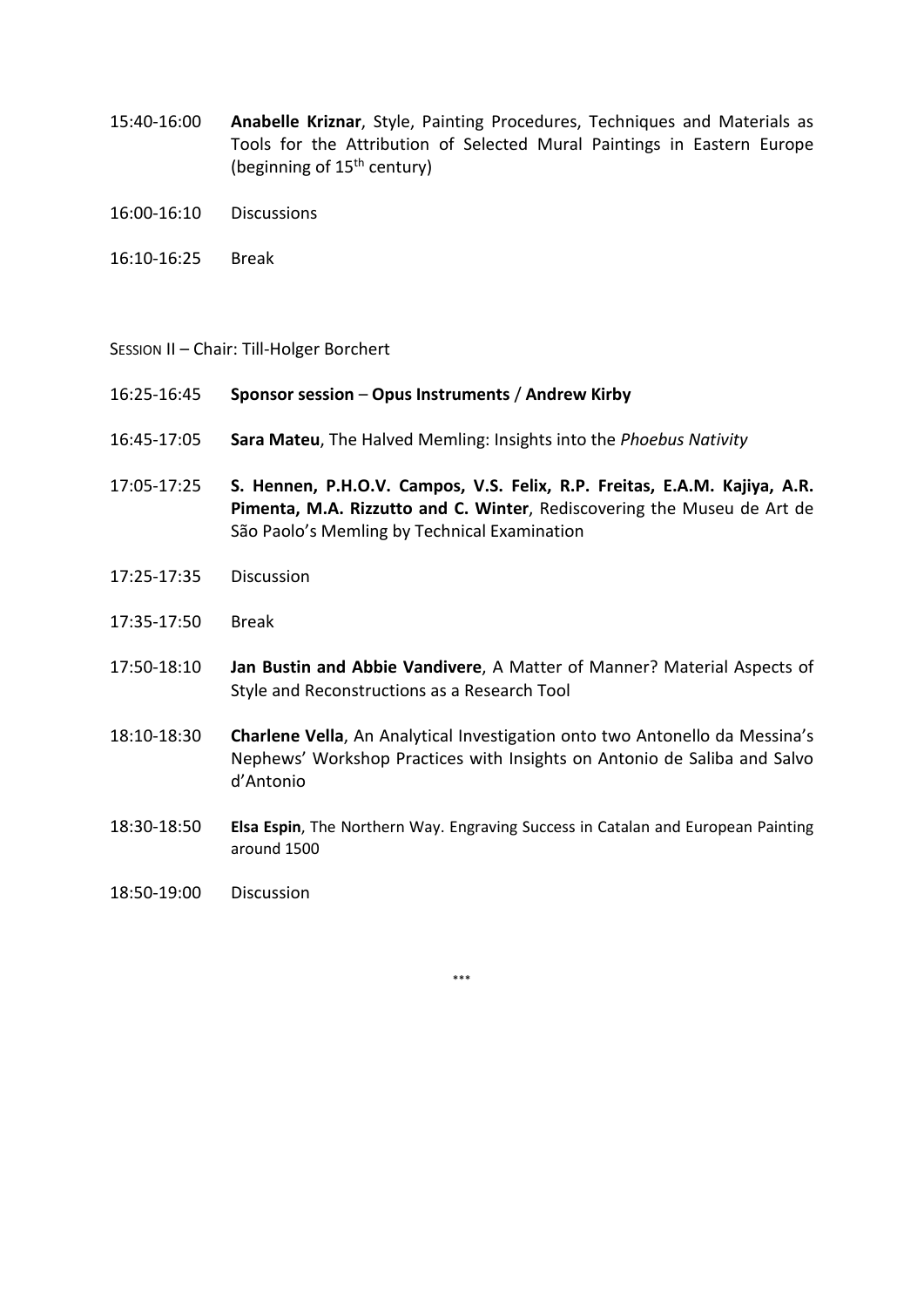## **29 March 2022, Tuesday**

SESSION I – Chair: Dominique Vanwijnsberghe

| 14:00-14:30 | Keynote Lecture - Rachel Billinge, The Advantages of Collaboration? |  |
|-------------|---------------------------------------------------------------------|--|
|-------------|---------------------------------------------------------------------|--|

- 14:30-14:40 Discussion
- 14:40-14:55 Break
- 14:55-15:15 **Joanna Zwinczak**, Painted Sketch as the Underlayer of the *Lusina Polyptych*
- 15:15-15:35 **Celine Talon**, Palettes as Indicators of Style and Technique in Renaissance and Early Modern Northern Self-Portraits
- 15:35-15:55 **H.P. Melo, A.J. Cruz, S. Valadas and A. Candeias**, The Drawing Hand of a Portuguese Mannerist Painter
- 15:55-16:05 Discussion
- 16:05-16:20 Break

#### SESSION II – Chair: Anne van Oosterwijk

- 16:20-16:40 **Sponsor session** – **Bruker** / **Michele Gironda, Roald Tagle**, Scanning X-ray and Hyperspectral analysis of materials - Solutions for Cultural Heritage studies
- 16:40-17:00 **Sarah Yeomans Gafà**, The Technique of Filippo Paladini: a Case Study of his 16<sup>th</sup>-Century Wall Paintings at Verdala Palace, Buskett, Malta
- 17:00-17:20 **Laura Baratin, Francesca Gasparetto and Paolo Triolo**, Studying the Preparatory Drawing through Digital Tools. The Barocci's Paintings and his *Bottega*
- 17:20-17:30 Discussion
- 17:30-17:45 Break
- 17:45-18:05 **Marcia Steele**, Andrea del Sarto *Sacrifice of Isaac*. Technical Research and Comparative Study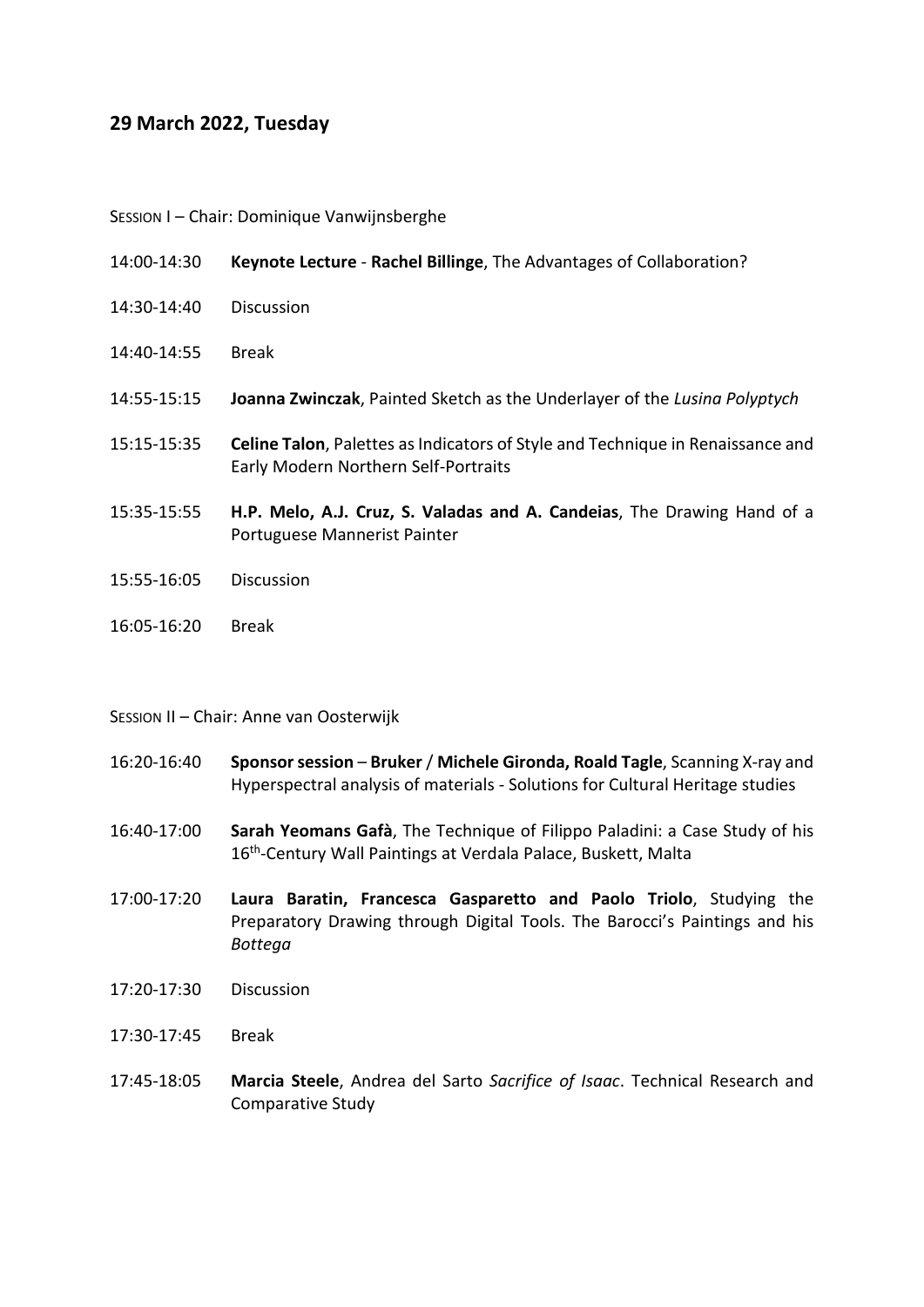- 18:05-18:25 **S. Hennen, P.H.O.V. Campos, V.S. Felix, R.P. Freitas, E.A.M. Kajiya, A.R. Pimenta, M.A. Rizzutto,and C. Winter**, From Da Vinci to Massys: New Insights thanks to Recent *Unequal Marriage*'s In-depth Examination
- 18:25-18:45 **Joyce Klein Koerkamp**, *Alla maniera di* Gerard David? Stylistic Irregularities in Ambrosius Benson's Œuvre
- 18:45-18:55 Discussion

\*\*\*

## **30 March 2022, Wednesday**

#### SESSION I – Chair: Ron Spronk

- 14:00-14:20 **Lucy Davis and Anne van Oosterwijk**, The *Allegory of True Love* by Pieter Pourbus
- 14:20-14:40 **Björn Blauensteiner**, The Practice of Under- and Overdrawing in the *Pulkau Altarpiece*. A Case Study on Austrian Painting in the Age of Dürer
- 14:40-15:00 **Ciprian Firea and Cristina Serendan**, A 'Nuremberg' Workshop in Remote Transylvania? Investigations on Early 16<sup>th</sup> Century Altarpieces Painted in Sighișoara /Schässburg
- 15:00-15:10 Discussion
- 15:10-15:25 Break
- 15:25-15:45 **Christiane Weber, Mareike Gerken and Almut Pollmer-Schmidt**, Elsheimer's Creative Process. New Research on the Frankfurt *Altarpiece of the True Cross*
- 15:45-16:05 **Christina Currie**, The Arbroath *Sermon of St John the Baptist* by Pieter Brueghel the Younger : a Rare Pastiche
- 16:05-16:25 **Kirsten Derks, Geert Van der Snickt, Stijn Legrand, Kathlijne Van der Stighelen and Koen Janssens**, Michael Sweerts and his Manner of the Dark Halo.
- 16:25-16:35 Discussion
- 16:35-16:50 Break